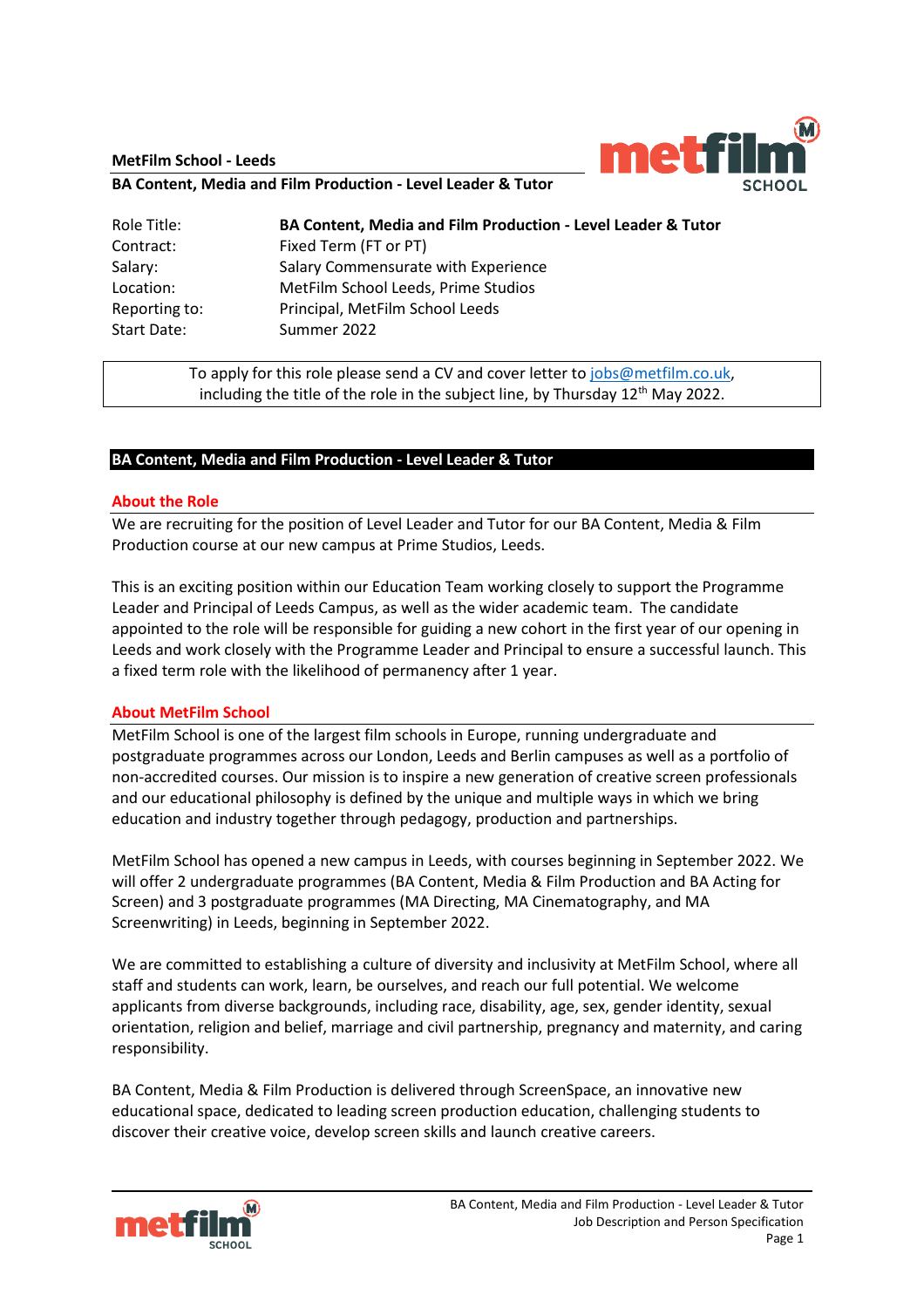MetFilm School is committed to safeguarding and promoting the welfare of children, young people and adults with care and support needs and expects all staff to share this commitment.

All posts are subject to Right to Work and Enhanced DBS checks.

# **Key Accountabilities**

- $\circ$  To support the Programme Leader and Principal in the leadership of the programme(s) so as to ensure excellent student experience and academic success
- $\circ$  To support the Programme Leader and Principal in maintaining academic standards and to ensure effective delivery, working with MetFilm School's systems and processes
- $\circ$  To support the Programme Leader and Principal in the monitoring of the student experience using key indicators including student engagement, attainment and progression including analysis of relevant feedback and data.
- $\circ$  To support the management and coordination of a team of tutors helping to ensure they deliver against responsibilities.
- o To ensure an excellent student experience and support and/or signpost students to the relevant support in learning and more broadly in student experience
- o To ensure programme documentation is accurate and aligns with validated documentation.
- $\circ$  To ensure programme delivery and associated output is following best practice in relation to diversity, equality and inclusion.
- o To deliver teaching, personal and academic tutorials and module leading
- o To establish and enhance professional and industry relationships to support continual improvement of programme delivery
- $\circ$  To be a member of the relevant Programme Committee and representation at other Committees.
- $\circ$  To be cognisant of academic frameworks as well as other external regulatory bodies
- o To support the Programme Leader and Principal in any annual monitoring processes and contributing to any module or programme review modifications
- $\circ$  To be willing to undertake CPD/scholarly activity including any professional development and membership of HEA
- o To represent MetFilm School at events including Open Days, Celebration Screenings and managing text for website and course outlines where required

*You may also be required to carry out other duties in keeping with the nature of the post as directed by, and agreed with your line manager.* 

# **Knowledge and Qualifications**

# **Essential**

- o First degree in a relevant discipline
- o Postgraduate degree or equivalent industry experience in Creative Industries
- o Experience of teaching at Higher Education level
- o An active interest in current developments in teaching, learning and the student experience
- o Commitment to diversity, equality, inclusivity and safeguarding

### **Desired**

o PGCE/Fellowship of the Higher Education Academy